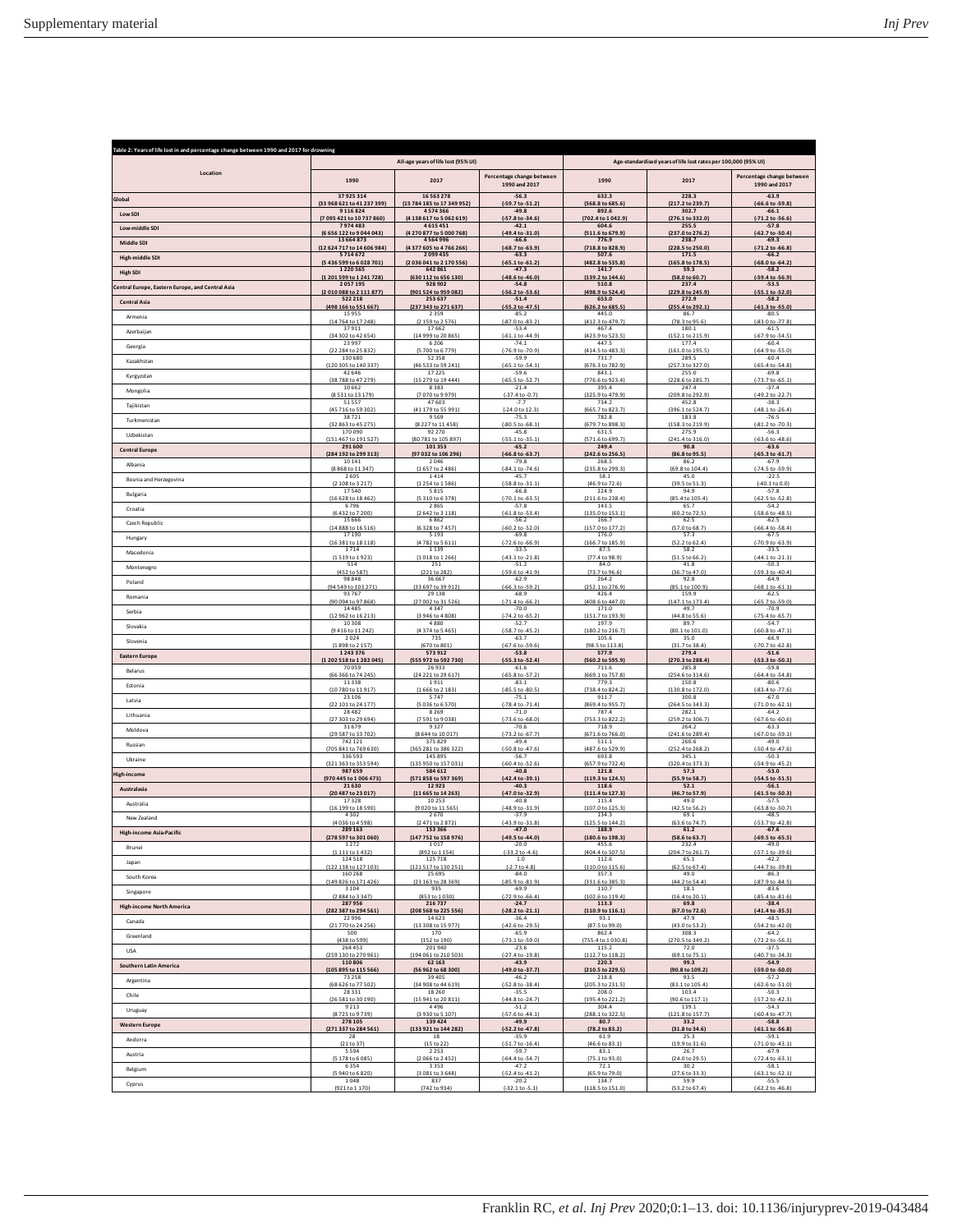| Location                            | All-age years of life lost (95% UI) |                                   |                                            | Age-standardised years of life lost rates per 100,000 (95% UI) |                                    |                                            |  |
|-------------------------------------|-------------------------------------|-----------------------------------|--------------------------------------------|----------------------------------------------------------------|------------------------------------|--------------------------------------------|--|
|                                     | 1990                                | 2017                              | Percentage change between<br>1990 and 2017 | 1990                                                           | 2017                               | Percentage change between<br>1990 and 2017 |  |
| Denmark                             | 2 1 5 7                             | 1248                              | $-42.1$                                    | 49.1                                                           | 22.4                               | $-54.4$                                    |  |
|                                     | (1996 to 2355)                      | (1 139 to 1 365)                  | (-48.7 to -34.8)                           | (44.2 to 55.5)                                                 | (20.1 to 24.8)                     | $(-61.0 to -46.9)$                         |  |
| Finland                             | 7432                                | 3819                              | $-48.6$                                    | 146.7                                                          | 64.0                               | $-56.3$                                    |  |
|                                     | (7022 to 7868)                      | (3517 to 4168)                    | (-53.6 to -43.1)                           | (137.3 to 156.9)                                               | (58.6 to 70.0)                     | $(-61.2 to -50.9)$                         |  |
| France                              | 51 690                              | 35 6 46                           | $-31.0$                                    | 95.8                                                           | 54.9                               | $-42.7$                                    |  |
|                                     | (48 899 to 54 732)                  | (33 096 to 38 333)                | $(-37.1 to -24.6)$                         | (89.2 to 102.7)                                                | (50.2 to 59.9)                     | (-48.9 to -36.3)                           |  |
| Germany                             | 51 563                              | 18441                             | $-64.2$                                    | 82.2                                                           | 24.2                               | $-70.5$                                    |  |
|                                     | (48 081 to 55 201)                  | (16 518 to 20 653)                | (-68.7 to -59.3)                           | (74.8 to 89.8)                                                 | (21.5 to 27.4)                     | $(-74.8 \text{ to } -66.0)$                |  |
| Greece                              | 11022                               | 9683                              | $-12.1$                                    | 104.5                                                          | 80.0                               | $-23.5$                                    |  |
|                                     | (10 502 to 11 571)                  | (8981 to 10420)                   | $[-19.8 \text{ to } -4.0]$                 | (98.7 to 111.1)                                                | (73.7 to 86.7                      | $1-30.4$ to $-15.2$                        |  |
| Iceland                             | 209                                 | 146                               | $-30.0$                                    | 84.5                                                           | 45.7                               | $-45.9$                                    |  |
|                                     | (189 to 231)                        | (133 to 159)                      | $(-38.5 to -20.7)$                         | (76.0 to 93.9)                                                 | (40.8 to 50.5)                     | $(-53.4 to -37.6)$                         |  |
| Ireland                             | 3670                                | 1873                              | $-49.0$                                    | 103.6                                                          | 38.8                               | $-62.6$                                    |  |
|                                     | (3432 to 3918)                      | (1656 to 2091                     | (-55.5 to -42.8)                           | (96.6 to 110.6)                                                | (33.9 to 43.7)                     | $(-67.6 \text{ to } -57.6)$                |  |
| Israel                              | 4071                                | 2552                              | $-37.3$                                    | 80.0                                                           | 29.1                               | $-63.6$                                    |  |
|                                     | (3756 to 4435)                      | (2 322 to 2 813)                  | (-44.9 to -28.7)                           | (74.1 to 87.1)                                                 | (26.5 to 32.2)                     | (-68.0 to -58.5)                           |  |
| Italy                               | 31506                               | 15026                             | $-52.3$                                    | 58.7                                                           | 27.9                               | $-52.4$                                    |  |
| Luxembourg                          | (30 031 to 33 129)                  | (13 712 to 16 271)                | $(-57.1 to -47.4)$                         | (55.6 to 62.2)                                                 | (25.3 to 30.7)                     | (-57.7 to -46.8)                           |  |
|                                     | 199                                 | 123                               | $-38.1$                                    | 55.8                                                           | 20.9                               | $-62.5$                                    |  |
| Malta                               | (185 to 215)                        | (108 to 139)                      | $(-46.8 to -28.6)$                         | (51.0 to 61.1)                                                 | (18.4 to 23.6)                     | (-68.3 to -55.9)                           |  |
|                                     | 222                                 | 175                               | $-21.3$                                    | 64.6                                                           | 43.3                               | $-33.0$                                    |  |
| Netherlands                         | (199 to 246)                        | (162 to 190)                      | (-30.3 to -10.7)                           | (57.0 to 72.1)                                                 | (39.4 to 47.9)                     | (-41.7 to -22.8)                           |  |
|                                     | 7079                                | 3559                              | $-49.7$                                    | 60.4                                                           | 22.6                               | $-62.5$                                    |  |
| Norway                              | (6379 to 7942)                      | (3 295 to 3 870)                  | (-56.6 to -42.4)                           | (53.1 to 69.4)                                                 | (20.4 to 25.1)                     | (-68.7 to -55.4)                           |  |
|                                     | 4277                                | 2061                              | $-51.8$                                    | 110.0                                                          | 38.4                               | $-65.1$                                    |  |
| Portugal                            | (4 141 to 4 403)                    | (1962 to 2146)                    | $(-54.8 to -49.1)$                         | (105.9 to 113.8)                                               | (36.4 to 40.1)                     | $(-67.5 to -63.1)$                         |  |
|                                     | 13532                               | 3691                              | $-72.7$                                    | 154.6                                                          | 34.8                               | $-77.5$                                    |  |
| Spain                               | (12 603 to 14 490)                  | (3 331 to 4 043)                  | (-75.9 to -69.4)                           | (142.1 to 168.7)                                               | (30.9 to 38.8)                     | (-80.7 to -73.9)                           |  |
|                                     | 42812                               | 15301                             | $-64.3$                                    | 114.6                                                          | 33.8                               | $-70.6$                                    |  |
|                                     | (40 669 to 44 902)                  | (14 129 to 16 541)                | $(-67.7 to -61.0)$                         | (107.8 to 121.6)                                               | (30.8 to 36.8)                     | (-73.6 to -67.3)                           |  |
|                                     | 5538                                | 3561                              | $-35.7$                                    | 66.7                                                           | 34.1                               | $-48.8$                                    |  |
| Sweden                              | (5 274 to 5 824)                    | (3 325 to 3 815)                  | (-40.7 to -29.9)                           | (62.7 to 71.2)                                                 | (31.4 to 36.8                      | (-53.4 to -43.7                            |  |
|                                     | 4483                                | 1974                              | $-56.0$                                    | 76.0                                                           | 26.3                               | $-65.3$                                    |  |
| Switzerland                         | (4 139 to 4 882)                    | (1797 to 2161)                    | (-61.3 to -50.1)                           | (68.5 to 85.1)                                                 | (23.3 to 29.4)                     | (-70.5 to -59.8)                           |  |
|                                     | 23 3 5 1                            | 13939                             | $-40.3$                                    | 45.0                                                           | 22.5                               | $-50.0$                                    |  |
| United Kingdom                      | (22 857 to 23 993                   | (13 552 to 14 274)                | $(-42.6 \text{ to } -38.2)$                | (43.9 to 46.4)                                                 | (21.8 to 23.1)                     | $(-52.2$ to $-48.0)$                       |  |
|                                     | 1742425                             | 946 783                           | $-45.7$                                    | 395.4                                                          | 164.0                              | $-58.5$                                    |  |
| atin America and Caribbean          | (1671038 to 1796 163)               | (917 588 to 975 336)              | (-47.9 to -43.2)                           | (380.7 to 406.7)                                               | (158.8 to 169.2)                   | (-60.1 to -56.7                            |  |
|                                     | 215 155                             | 105 266                           | $-51.1$                                    | 469.6                                                          | 168.1                              | $-64.2$                                    |  |
| <b>Andean Latin America</b>         | (190 431 to 238 044)                | (94 272 to 117 702)               | (-58.2 to -42.5)                           | (423.2 to 513.0)                                               | (150.9 to 187.8)                   | (-69.0 to -58.4)                           |  |
|                                     | 59 5 3 7                            | 23938                             | $-59.8$                                    | 713.7                                                          | 197.7                              | $-72.3$                                    |  |
| <b>Bolivia</b>                      | (45 653 to 73 691)<br>44 165        | (16 087 to 30 223)<br>36302       | $(-75.0 to -43.2)$<br>$-17.8$              | (563.0 to 857.3)<br>402.0                                      | (137.2 to 245.6)                   | $(-81.9 to -62.2)$<br>$-46.4$              |  |
| Ecuador                             | (41 475 to 47 216)                  | (32 145 to 41 197)                | $[-28.9 \text{ to } -4.9]$                 | (379.8 to 425.8)                                               | 215.6<br>(190.6 to 245.0)          | $(-53.5 to -38.0)$                         |  |
| Peru                                | 111453                              | 45025                             | $-59.6$                                    | 419.7                                                          | 133.8                              | $-68.1$                                    |  |
|                                     | (95 721 to 129 931)                 | (37 198 to 53 625)                | $(-68.0 to -49.5)$                         | (366.9 to 481.2)                                               | (111.1 to 159.5)                   | $(-74.5 to -60.4)$                         |  |
| Caribbean                           | 186 163                             | 108 417                           | $-41.8$                                    | 482.6                                                          | 249.0                              | $-48.4$                                    |  |
|                                     | [158 628 to 214 222]                | (94 474 to 124 636)               | $[-50.8 \text{ to } -30.5]$                | (414.2 to 553.3)                                               | (215.2 to 287.1)                   | (-56.5 to -38.3                            |  |
| Antigua and Barbuda                 | 230                                 | 233                               | 1.4                                        | 372.7                                                          | 282.3                              | $-24.3$                                    |  |
|                                     | (210 to 253)                        | (206 to 263)                      | (-13.1 to 18.8)                            | (340.1 to 408.1)                                               | (244.3 to 323.1)                   | $(-35.9 \text{ to } -10.1)$                |  |
| The Bahamas                         | 1305                                | 1347                              | 3.2                                        | 482.4                                                          | 359.4                              | $-25.5$                                    |  |
|                                     | (1 192 to 1 425)                    | (1 200 to 1 511)                  | (-10.3 to 18.2)                            | (442.4 to 523.7)                                               | (320.5 to 403.7)                   | (-35.2 to -15.0)                           |  |
| Barbados                            | 806                                 | 510                               | $-36.7$                                    | 312.9                                                          | 187.5                              | $-40.1$                                    |  |
|                                     | (740 to 875)                        | (453 to 573)                      | (-46.0 to -27.0)                           | (288.4 to 340.4)                                               | (165.6 to 212.5)                   | $(-48.9 to -30.6)$                         |  |
| Belize                              | 1158                                | 1485                              | 28.3                                       | 494.5                                                          | 356.4                              | $-27.9$                                    |  |
|                                     | [1037 to 1305]                      | (1345 to 1639)                    | (9.5 to 47.9)                              | (448.3 to 550.3)                                               | (323.5 to 393.0)                   | $(-37.2 \text{ to } -17.2)$                |  |
| Bermuda                             | 219                                 | 83                                | $-62.0$                                    | 395.1                                                          | 147.4                              | $-62.7$                                    |  |
|                                     | (201 to 239)                        | (74 to 93)                        | $(-66.8 to -56.4)$                         | (358.5 to 435.5)                                               | (129.6 to 167.7)                   | (-67.9 to -56.6)                           |  |
| Cuba                                | 30798                               | 12981                             | $-57.8$                                    | 279.3                                                          | 126.3                              | $-54.8$                                    |  |
|                                     | (29 146 to 32 605)                  | (11 404 to 14 792)                | (-63.4 to -51.7)                           | (264.4 to 297.0)                                               | (111.1 to 142.7)                   | (-60.7 to -48.4)                           |  |
| Dominica                            | 281                                 | 231                               | $-17.9$                                    | 366.2                                                          | 361.3                              | $-1.3$                                     |  |
|                                     | (257 to 306)                        | (205 to 260)                      | $(-28.8$ to $-5.0)$                        | (336.8 to 398.0)                                               | (317.3 to 413.6)                   | (-14.8 to 15.2)                            |  |
| Dominican Republic                  | 22 5 5 2                            | 15632                             | $-30.7$                                    | 264.8                                                          | 149.3                              | $-43.6$                                    |  |
|                                     | (19725 to 25 632)                   | (13 180 to 18 576)                | $(-43.9 to -15.1)$                         | (234.6 to 297.1)                                               | (126.3 to 177.2)                   | $(-54.1 to -31.5)$                         |  |
| Grenada                             | 490                                 | 347                               | $-29.1$                                    | 554.1                                                          | 325.5                              | $-41.3$                                    |  |
|                                     | (445 to 547)                        | (315 to 384)                      | (-39.3 to -18.9)                           | (507.5 to 609.6)                                               | (293.1 to 362.8)                   | (-49.6 to -32.2)                           |  |
| Guyana                              | 3777                                | 3010                              | $-20.3$                                    | 452.1                                                          | 393.9                              | $-12.9$                                    |  |
|                                     | (3 485 to 4 077)                    | (2 582 to 3 434)                  | $[-33.1$ to $-7.4]$                        | (420.8 to 484.5)                                               | (337.9 to 447.7)                   | $(-26.2 \text{ to } 1.2)$                  |  |
| Haiti                               | 101730                              | 59993                             | $-41.0$                                    | 1204.6                                                         | 458.3                              | $-62.0$                                    |  |
| Jamaica                             | 75 705 to 129 076)                  | (47 134 to 75 273)                | $(-55.7 to -18.2)$                         | (918.3 to 1483.7)                                              | (364.2 to 571.2)                   | $(-70.8 \text{ to } -49.0)$                |  |
|                                     | 1750                                | 1609                              | $-8.1$                                     | 68.5                                                           | 56.8                               | $-17.1$                                    |  |
| Puerto Rico                         | (1545 to 1971)                      | (1334 to 1977)                    | (-27.1 to 15.9)                            | (61.1 to 76.4)                                                 | (47.4 to 69.0)                     | (-33.6 to 2.7)                             |  |
|                                     | 6752                                | 1939                              | $-71.3$                                    | 186.6                                                          | 57.3                               | $-69.3$                                    |  |
| Saint Lucia                         | (6334 to 7158)                      | (1740 to 2148)                    | $[-74.5 \text{ to } -67.4]$                | (175.1 to 198.2)                                               | (51.2 to 63.7                      | $(-73.0 \text{ to } -65.0)$                |  |
|                                     | 628                                 | 485                               | $-22.7$                                    | 438.4                                                          | 274.8                              | $-37.3$                                    |  |
| Saint Vincent and the Grenadines    | (574 to 688)                        | (437 to 536)                      | $(-32.8 \text{ to } -11.3)$                | (403.6 to 476.3                                                | (245.9 to 305.3)                   | (-45.2 to -28.2)                           |  |
|                                     | 472                                 | 385                               | $-18.6$                                    | 407.2                                                          | 344.0                              | $-15.5$                                    |  |
| Suriname                            | (425 to 522)                        | (347 to 424)                      | $[-29.4 \text{ to } -5.8]$                 | (369.3 to 445.2)                                               | (307.8 to 381.3)                   | $(-26.8 \text{ to } -2.5)$                 |  |
|                                     | 1907                                | 1626                              | $-14.8$                                    | 452.4                                                          | 288.1                              | $-36.3$                                    |  |
| <b>Trinidad and Tobago</b>          | (1712 to 2 122)                     | (1 422 to 1 857)                  | $[-28.0 \text{ to } 0.6]$                  | (407.7 to 502.0)                                               | (252.4 to 328.9)                   | (-45.9 to -25.1)                           |  |
|                                     | 4600                                | 2418                              | $-47.4$                                    | 360.8                                                          | 183.8                              | $-49.1$                                    |  |
| Virgin Islands                      | (4308 to 4941)                      | (1921 to 2970)                    | -58.3 to -34.6                             | (338.9 to 385.4)                                               | (147.2 to 223.7)                   | (-59.5 to -37.1)                           |  |
|                                     | 336                                 | 203                               | $-39.8$                                    | 311.8                                                          | 194.3                              | $-37.7$                                    |  |
| <b>Central Latin America</b>        | (299 to 376)                        | (178 to 233)                      | $(-48.1 to -29.5)$                         | (277.1 to 347.8)                                               | (170.6 to 223.6)                   | $(-46.5 to -26.6)$                         |  |
|                                     | 661167                              | 377 268                           | $-42.9$                                    | 361.0                                                          | 146.1                              | $-59.5$                                    |  |
| Colombia                            | (646 591 to 675 463)                | (361 859 to 394 311               | -45.7 to -40.1                             | (354.1 to 368.2                                                | (140.1 to 152.8                    | (-61.5 to -57.6                            |  |
|                                     | 133010                              | 66925                             | $-49.7$                                    | 359.0                                                          | 138.1                              | $-61.5$                                    |  |
| Costa Rica                          | (124 815 to 141 571                 | (57 544 to 77 133)                | (-57.3 to -40.8)                           | (338.9 to 380.2)                                               | (118.0 to 159.5)                   | (-67.5 to -54.7                            |  |
|                                     | 10868                               | 7717                              | $-29.0$                                    | 333.9                                                          | 163.7                              | $-51.0$                                    |  |
| El Salvador                         | 4 to 1163                           | 38 to 8 649                       | -18.                                       | 6 to 354                                                       | .3 to 183                          | 6 to -44.                                  |  |
|                                     | 16 0 18                             | 13803                             | $-13.8$                                    | 274.2                                                          | 215.5                              | $-21.4$                                    |  |
| Guatemala                           | (14 251 to 18 279)                  | (11 052 to 17 695)                | $(-33.6 \text{ to } 13.0)$                 | (245.6 to 308.3)                                               | (173.8 to 274.5)                   | $(-38.7 to 2.9)$                           |  |
|                                     | 28 9 60                             | 41536                             | 43.4                                       | 370.3                                                          | 240.9                              | $-34.9$                                    |  |
|                                     | (27 086 to 30 909)                  | (36 421 to 47 285)                | (24.3 to 67.3)                             | (349.5 to 391.6)                                               | (212.1 to 272.8)                   | $(-43.2$ to $-25.0)$                       |  |
|                                     | 25 288                              | 16 19 5                           | $-36.0$                                    | 458.0                                                          | 167.0                              | $-63.5$                                    |  |
| Honduras                            | (21025 to 29 281)                   | (12 720 to 20 254)                | $(-51.1 to -11.3)$                         | (377.3 to 527.9)                                               | (132.3 to 208.0)                   | $(-72.2 \text{ to } -50.1)$                |  |
|                                     | 346851                              | 173 325                           | $-50.0$                                    | 368.5                                                          | 136.1                              | $-63.1$                                    |  |
| Mexico                              | (336 897 to 356 814)<br>16 4 9 6    | (168 260 to 179 042)              | (-52.0 to -47.7)                           | (359.2 to 377.7)<br>360.8                                      | (132.1 to 140.7)                   | $(-64.4 \text{ to } -61.5)$                |  |
| Nicaragua                           | 486 to 18762<br>11 150              | 8725<br>(7 469 to 10 425)<br>7366 | $-47.1$<br>$(-56.0 to -35.4)$<br>$-33.9$   | (317.8 to 408.2)<br>433.5                                      | 131.3<br>(112.9 to 157.0)<br>189.2 | $-63.6$<br>(-69.4 to -55.8<br>$-56.4$      |  |
| Panama                              | (10 288 to 12 058)                  | (6 505 to 8 304)                  | $(-42.4 \text{ to } -24.1)$                | (401.7 to 465.6)                                               | (166.5 to 214.3)                   | $(-61.9 to -49.7)$                         |  |
| Venezuela                           | 72526                               | 41675                             | $-42.5$                                    | 339.9                                                          | 135.1                              | $-60.3$                                    |  |
|                                     | (68 273 to 77 125)                  | (34 999 to 49 104)                | $(-52.1 to -31.3)$                         | (321.6 to 359.8)                                               | (113.6 to 159.1)                   | (-66.9 to -52.7)                           |  |
| <b>Tropical Latin America</b>       | 679939                              | 355832                            | $-47.7$                                    | 397.8                                                          | 166.8                              | $-58.1$                                    |  |
|                                     | (630 002 to 712 600)                | (343 171 to 366 634)              | (-50.4 to -44.3)                           | (371.0 to 416.3)                                               | (160.5 to 172.2)                   | $(-60.2 to -55.6)$                         |  |
| Brazil                              | 671224                              | 346 520                           | $-48.4$                                    | 403.8                                                          | 168.5                              | $-58.3$                                    |  |
|                                     | (621 493 to 703 658)                | (333 865 to 357 082)              | $(-51.1 to -45.0)$                         | (376.1 to 422.5)                                               | (161.8 to 173.9)                   | $(-60.4 to -55.7)$                         |  |
| Paraguay                            | 8715                                | 9312                              | 6.8                                        | 189.2                                                          | 128.7                              | $-32.0$                                    |  |
|                                     | (7597 to 9816)                      | (7359 to 11559)                   | $(-17.4 \text{ to } 37.6)$                 | (166.6 to 211.8)                                               | (102.3 to 159.3)                   | $(-46.9 to -12.8)$                         |  |
| <b>Jorth Africa and Middle East</b> | 1350036                             | 737 672                           | $-45.4$                                    | 302.2                                                          | 117.2                              | $-61.2$                                    |  |
|                                     | (1060 126 to 1583 041)              | (676 801 to 805 010)              | (-54.6 to -29.7)                           | (239.3 to 352.5)                                               | (107.6 to 127.7)                   | (-67.6 to -50.5)                           |  |
| North Africa and Middle East        | 1350036                             | 737 672                           | $-45.4$                                    | 302.2                                                          | 117.2                              | $-61.2$                                    |  |
|                                     | (1060 126 to 1583 041)              | (676 801 to 805 010)              | $(-54.6 \text{ to } -29.7)$                | (239.3 to 352.5)                                               | (107.6 to 127.7)                   | $(-67.6 \text{ to } -50.5)$                |  |
| Afghanistan                         | 116 688                             | 147099                            | 26.1                                       | 848.2                                                          | 332.2                              | $-60.8$                                    |  |
|                                     | (32 813 to 179 367)                 | (114 208 to 187 151)              | $(-22.0 to 357.6)$                         | (234.8 to 1 259.5)                                             | (259.9 to 414.1)                   | $(-75.1 \text{ to } 46.6)$                 |  |
| Algeria                             | 69431                               | 32392                             | $-53.3$                                    | 209.0                                                          | 79.3                               | $-62.1$                                    |  |
|                                     | (53 768 to 84 057)                  | (25 687 to 38 655)                | $(-63.9 to -39.6)$                         | (164.3 to 251.2)                                               | (62.7 to 94.1)                     | (-70.0 to -51.5)                           |  |
| Bahrain                             | 599                                 | 521                               | $-13.0$                                    | 112.9                                                          | 38.4                               | $-66.0$                                    |  |
|                                     | (520 to 680)                        | (453 to 602)                      | $(-28.9 to 6.4)$                           | (99.3 to 126.9)                                                | (33.1 to 44.3)                     | (-71.9 to -59.0)                           |  |
| Egypt                               | 133615                              | 99 2 7 4                          | $-25.7$                                    | 195.7                                                          | 94.7                               | $-51.6$                                    |  |
|                                     | (108 617 to 158 314                 | (82 119 to 119 833)               | $(-42.4 \text{ to } -1.8)$                 | (159.9 to 230.0)                                               | (78.7 to 113.6)                    | $(-62.0 to -37.0)$                         |  |
| Iran                                | 231673                              | 62772                             | $-72.9$                                    | 296.8                                                          | 80.5                               | $-72.9$                                    |  |
|                                     | (201 883 to 256 054)                | (60 258 to 66 995)                | $(-75.8 to -68.4)$                         | (258.4 to 328.5)                                               | (77.1 to 86.2)                     | $(-75.8 \text{ to } -68.3)$                |  |
|                                     |                                     |                                   |                                            |                                                                |                                    |                                            |  |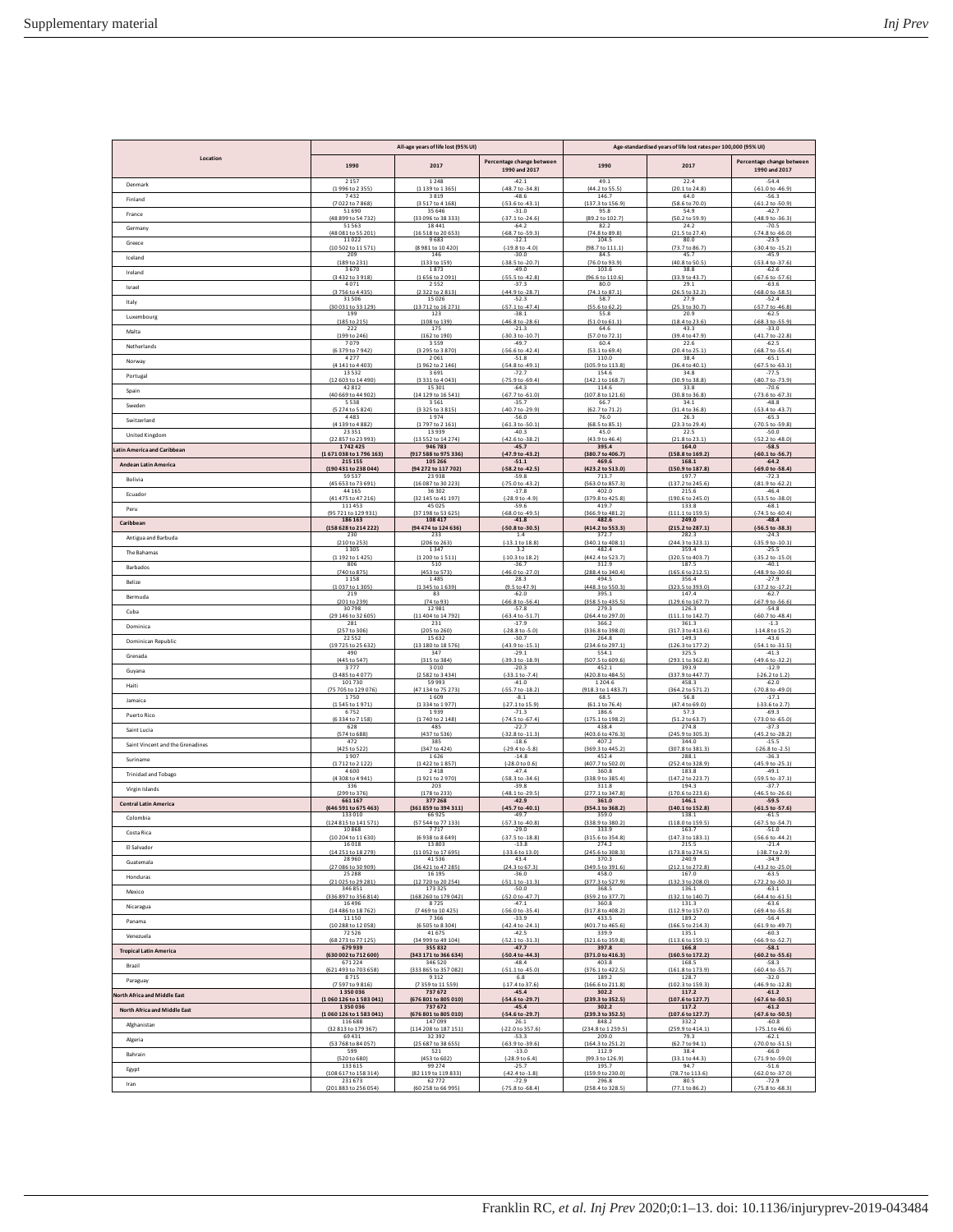|                                        | All-age years of life lost (95% UI)                        |                                                        |                                                        | Age-standardised years of life lost rates per 100,000 (95% UI) |                                               |                                                           |  |
|----------------------------------------|------------------------------------------------------------|--------------------------------------------------------|--------------------------------------------------------|----------------------------------------------------------------|-----------------------------------------------|-----------------------------------------------------------|--|
| Location                               | 1990                                                       | 2017                                                   | Percentage change between<br>1990 and 2017             | 1990                                                           | 2017                                          | Percentage change between<br>1990 and 2017                |  |
| Iraq                                   | 50 25 1                                                    | 41600                                                  | $-17.2$                                                | 218.5                                                          | 79.3                                          | $-63.7$                                                   |  |
|                                        | (34 111 to 61 401)                                         | (35 585 to 49 572)                                     | (-36.5 to 19.0)                                        | (152.7 to 264.1)                                               | (68.4 to 93.3)                                | $(-71.6 \text{ to } -49.4)$                               |  |
| Jordan                                 | 9251                                                       | 7513                                                   | $-18.8$                                                | 183.4                                                          | 63.8                                          | $-65.2$                                                   |  |
|                                        | 7662 to 10915)                                             | (6 157 to 9 232)                                       | $(-37.7 to 9.6)$                                       | (154.0 to 214.8)                                               | (52.5 to 78.2                                 | (-73.2 to -53.5)                                          |  |
| Kuwait                                 | 2133                                                       | 1340                                                   | $-37.2$                                                | 108.7                                                          | 32.9                                          | $-69.7$                                                   |  |
|                                        | (1855 to 2467)                                             | (1 186 to 1 509)                                       | $(-46.0 to -27.4)$                                     | (94.9 to 126.1)                                                | (29.1 to 37.2)                                | $(-74.2 \text{ to } -65.0)$                               |  |
| Lebanon                                | 6831                                                       | 5 2 0 3                                                | $-23.8$                                                | 140.8                                                          | 57.1                                          | $-59.5$                                                   |  |
|                                        | (5478 to 8361)                                             | (4110 to 6425)                                         | $(-43.9 to 2.3)$                                       | (114.9 to 171.8)                                               | (45.4 to 70.2)                                | $(-70.0 \text{ to } -46.1)$                               |  |
| Libya                                  | 9810                                                       | 7458                                                   | $-24.0$                                                | 189.3                                                          | 104.3                                         | $-44.9$                                                   |  |
|                                        | (7770 to 12007                                             | (5 685 to 10 000                                       | (-45.0 to 10.1)                                        | (151.3 to 227.9                                                | (79.7 to 138.9                                | (-59.9 to -21.3)                                          |  |
| Morocco                                | 93 25 1                                                    | 38414                                                  | $-58.8$                                                | 298.0                                                          | 109.8                                         | $-63.2$                                                   |  |
|                                        | (71 831 to 114 083)                                        | (29 839 to 48 031                                      | $(-69.0 to -45.4)$                                     | (230.9 to 363.2)                                               | (85.1 to 137.2)                               | (-72.2 to -51.3)                                          |  |
| Palestine                              | 4786                                                       | 2599                                                   | $-45.7$                                                | 165.2                                                          | 47.0                                          | $-71.5$                                                   |  |
|                                        | (3707 to 6033)                                             | (2 119 to 3 5 25)                                      | (-59.2 to -24.9)                                       | (131.5 to 201.4)                                               | (39.0 to 63.1)                                | (-78.0 to -61.6)                                          |  |
| Oman                                   | 8292                                                       | 5893                                                   | $-28.9$                                                | 342.7                                                          | 137.3                                         | $-59.9$                                                   |  |
|                                        | (6 385 to 10 461)                                          | (4 829 to 7 256)                                       | $(-48.8 \text{ to } -1.5)$                             | (270.6 to 427.2)                                               | (113.7 to 168.9)                              | $(-71.0 to -45.3)$                                        |  |
| Qatar                                  | 701                                                        | 2012                                                   | 186.8                                                  | 154.5                                                          | 77.7                                          | $-49.7$                                                   |  |
|                                        | (574 to 851)                                               | (1604 to 2520)                                         | (114.6 to 291.2)                                       | (127.9 to 186.1)                                               | (63.3 to 94.8)                                | $(-61.9 to -33.4)$                                        |  |
| Saudi Arabia                           | 89331                                                      | 69172                                                  | $-22.6$                                                | 450.7                                                          | 183.2                                         | $-59.4$                                                   |  |
|                                        | (65 315 to 119 021)                                        | (52 377 to 93 210)                                     | (-50.0 to 25.6)                                        | (338.3 to 582.2)                                               | (143.2 to 237.0)                              | $(-73.3$ to $-36.0$                                       |  |
| Sudan                                  | 201284                                                     | 89756                                                  | $-55.4$                                                | 647.1                                                          | 171.6                                         | $-73.5$                                                   |  |
|                                        | (119 368 to 292 111)                                       | (67 919 to 118 582)                                    | $[-71.0 \text{ to } -25.2]$                            | (391.1 to 921.4)                                               | (131.2 to 221.8)                              | (-82.4 to -57.0)                                          |  |
| Syria                                  | 23853                                                      | 9 1 9 9                                                | $-61.4$                                                | 143.2                                                          | 46.5                                          | $-67.5$                                                   |  |
|                                        | (19 020 to 29 774)                                         | (7329 to 11399                                         | $(-72.4 \text{ to } -45.9)$                            | (116.6 to 173.6                                                | (37.2 to 57.4                                 | (-76.1 to -55.9                                           |  |
| Tunisia                                | 19 20 4                                                    | 5 2 8 9                                                | $-72.5$                                                | 187.0                                                          | 49.5                                          | $-73.5$                                                   |  |
|                                        | (15 322 to 24 112)                                         | (3 976 to 6 700)                                       | (-80.4 to -62.3)                                       | (150.2 to 232.6)                                               | (37.1 to 63.1)                                | $(-81.2 \text{ to } -63.9)$                               |  |
| Turkey                                 | 180924                                                     | 49 143                                                 | $-72.8$                                                | 266.7                                                          | 65.2                                          | $-75.5$                                                   |  |
|                                        | (142 014 to 225 198)                                       | (42 608 to 56 695)                                     | $(-79.1 to -63.7)$                                     | (210.1 to 330.4)                                               | (56.3 to 75.6)                                | $(-81.2$ to $-67.4)$                                      |  |
| <b>United Arab Emirates</b>            | 3730                                                       | 7936                                                   | 112.7                                                  | 193.8                                                          | 104.5                                         | $-46.1$                                                   |  |
|                                        | (2803 to 5009)                                             | (6 167 to 10 159)                                      | (41.2 to 220.9)                                        | (146.2 to 258.0)                                               | (82.0 to 133.5)                               | $(-63.4 \text{ to } -19.8)$                               |  |
| Yemen                                  | 93 5 28                                                    | 52397                                                  | $-44.0$                                                | 436.0                                                          | 140.5                                         | $-67.8$                                                   |  |
|                                        | (38 552 to 139 377)                                        | (38 897 to 70 789)                                     | $(-64.0 to 38.2)$                                      | (176.8 to 645.2)                                               | (104.9 to 190.1)                              | $(-78.5 \text{ to } -18.4)$                               |  |
| South Asia                             | 11 565 562                                                 | 5 273 794                                              | $-54.4$                                                | 817.6                                                          | 295.1                                         | $-63.9$                                                   |  |
|                                        | (9 427 496 to 13 346 075)                                  | (4 819 285 to 5 744 698)                               | (-60.7 to -43.7)                                       | (676.9 to 935.0)                                               | (270.1 to 321.2)                              | $(-68.8 \text{ to } -56.2)$                               |  |
| South Asia                             | 11 565 562                                                 | 5 273 794                                              | $-54.4$                                                | 817.6                                                          | 295.1                                         | $-63.9$                                                   |  |
|                                        | (9 427 496 to 13 346 075)                                  | (4 819 285 to 5 744 698)                               | (-60.7 to -43.7)                                       | (676.9 to 935.0)                                               | (270.1 to 321.2)                              | $(-68.8 \text{ to } -56.2)$                               |  |
| Bangladesh                             | 3931285                                                    | 943 569                                                | $-76.0$                                                | 2348.5                                                         | 613.5                                         | $-73.9$                                                   |  |
|                                        | (2866019 to 4919180)                                       | (725 416 to 1 199 634)                                 | $(-81.9 to -65.5)$                                     | (1752.6 to 2896.8)                                             | (470.3 to 780.8)                              | (-80.3 to -62.9)                                          |  |
| Bhutan                                 | 3587                                                       | 1332                                                   | $-62.9$                                                | 489.4                                                          | 138.1                                         | $-71.8$                                                   |  |
|                                        | (2621 to 4677)                                             | (961 to 1 681)                                         | $(-75.0 \text{ to } -47.3)$                            | (366.1 to 622.7)                                               | (102.8 to 174.0)                              | (-80.3 to -60.9)                                          |  |
| India                                  | 6253458                                                    | 3 3 4 9 4 3 9                                          | $-46.4$                                                | 598.5                                                          | 245.8                                         | $-58.9$                                                   |  |
|                                        | (5 2 18 18 2 to 7 17 1 1 20)                               | (3 093 096 to 3 649 785)                               | $(-53.7 to -36.0)$                                     | (508.6 to 680.0)                                               | (226.9 to 268.1)                              | (-64.2 to -51.4)                                          |  |
| Nepal                                  | 212147                                                     | 53 5 23                                                | $-74.8$                                                | 773.2                                                          | 174.2                                         | $-77.5$                                                   |  |
|                                        | (140 575 to 290 466)                                       | (39 116 to 67 787)                                     | (-83.5 to -57.8)                                       | (528.7 to 1037.6)                                              | (127.3 to 218.9)                              | (-85.0 to -63.8)                                          |  |
| Pakistan                               | 1165085                                                    | 925 931                                                | $-20.5$                                                | 731.8                                                          | 367.9                                         | $-49.7$                                                   |  |
|                                        | (781 300 to 1594 722)                                      | (718 042 to 1 149 911)                                 | (-44.0 to 18.4)                                        | (503.7 to 983.5)                                               | (288.2 to 453.5)                              | (-63.9 to -27.7)                                          |  |
|                                        | 16 954 245                                                 | 5093359                                                | $-70.0$                                                | 915.7                                                          | 289.0                                         | $-68.4$                                                   |  |
| ioutheast Asia, East Asia, and Oceania | (15 583 135 to 18 123 505)                                 | [4890553 to 5311978]                                   | $(-71.9 to -67.6)$                                     | (843.6 to 978.0)                                               | (276.4 to 302.7                               | $(-70.5 \text{ to } -66.0)$                               |  |
| <b>East Asia</b>                       | 12 975 150<br>(12 047 581 to 13 885 072)<br>12 5 6 5 8 4 2 | 3 244 972<br>(3 087 127 to 3 385 405)<br>3079099       | $-75.0$<br>(-76.7 to -73.0)                            | 1022.2<br>(949.6 to 1 094.6)<br>1040.0                         | 297.3<br>(283.2 to 311.9<br>297.2             | $-70.9$<br>(-72.9 to -68.7                                |  |
| China                                  | (11661117 to 13 465 630)<br>94 603                         | (2935 184 to 3218 715)<br>91373                        | $-75.5$<br>(-77.2 to -73.5)<br>$-3.4$                  | (965.6 to 1 114.8)<br>461.9                                    | (282.7 to 311.9)<br>446.5                     | $-71.4$<br>$1-73.4$ to -69.2<br>$-3.3$                    |  |
| North Korea                            | (76 380 to 116 575)                                        | (72 784 to 111 664)                                    | $(-26.1 to 28.4)$                                      | (373.3 to 568.1)                                               | (352.9 to 547.3)                              | (-25.0 to 27.2)                                           |  |
|                                        | 98 5 3 6                                                   | 22 2 2 5                                               | $-77.4$                                                | 487.4                                                          | 95.2                                          | $-80.5$                                                   |  |
| Taiwan (Province of China)             | (94 505 to 102 818)                                        | (20 699 to 23 973)                                     | $(-79.2 \text{ to } -75.5)$                            | (465.7 to 510.4)                                               | (88.3 to 103.3)                               | $(-82.1 to -78.6)$                                        |  |
|                                        | 66 329                                                     | 114 557                                                | 72.7                                                   | 917.8                                                          | 828.2                                         | $-9.8$                                                    |  |
| Oceania                                | (54 475 to 78 918)                                         | (93 052 to 138 198)                                    | (40.1 to 113.0)                                        | (759.8 to 1088.7)                                              | (672.7 to 997.9)                              | (-26.6 to 10.6)                                           |  |
|                                        | 254                                                        | 206                                                    | $-18.9$                                                | 488.6                                                          | 362.7                                         | $-25.8$                                                   |  |
| American Samoa                         | (217 to 294)                                               | (179 to 237)                                           | $[-33.7$ to $-1.3]$                                    | (423.1 to 555.4)                                               | (317.2 to 415.5)                              | $(-38.2 \text{ to } -10.4)$                               |  |
|                                        | 635                                                        | 483                                                    | $-23.9$                                                | 579.8                                                          | 448.2                                         | $-22.7$                                                   |  |
| Federated States of Micronesia         | (521 to 771)                                               | (309 to 635)                                           | $(-50.2 \text{ to } 3.5)$                              | (477.2 to 710.9)                                               | (278.6 to 592.5)                              | $(-50.5 \text{ to } 5.1)$                                 |  |
|                                        | 3552                                                       | 3798                                                   | 6.9                                                    | 426.7                                                          | 410.1                                         | $-3.9$                                                    |  |
| Fiji                                   | (3017 to 4166)                                             | (3 215 to 4 5 24)                                      | $(-14.6 \text{ to } 34.7)$                             | (367.4 to 495.2)                                               | (347.5 to 488.5)                              | (-22.7 to 20.6)                                           |  |
|                                        | 435                                                        | 419                                                    | $-3.6$                                                 | 296.7                                                          | 252.1                                         | $-15.0$                                                   |  |
| Guam                                   | (381 to 492)                                               | (369 to 470)                                           | $(-18.7 \text{ to } 14.6)$                             | (261.7 to 333.3)                                               | (221.5 to 282.8)                              | $(-28.2 \text{ to } 0.8)$                                 |  |
|                                        | 373                                                        | 377                                                    | 1.0                                                    | 424.3                                                          | 294.0                                         | $-30.7$                                                   |  |
| Kiribati                               | (299 to 455)                                               | (300 to 465)                                           | $(-22.4 \text{ to } 34.3)$                             | (350.3 to 501.4)                                               | (236.2 to 360.3)                              | $(-45.8 to -9.6)$                                         |  |
| Marshall Islands                       | 297                                                        | 340                                                    | 14.8                                                   | 648.5                                                          | 580.8                                         | $-10.4$                                                   |  |
| Northern Mariana Islands               | (250 to 348)                                               | (277 to 417)                                           | (-10.1 to 43.5)                                        | (557.3 to 750.8)                                               | (475.2 to 708.8)                              | (-29.4 to 12.1                                            |  |
|                                        | 198                                                        | 150                                                    | $-24.3$                                                | 399.0                                                          | 343.0                                         | $-14.0$                                                   |  |
| Papua New Guinea                       | (165 to 236)                                               | (129 to 173)                                           | $(-39.9 to -4.3)$                                      | (333.5 to 474.1)                                               | (294.8 to 393.0)                              | (-30.6 to 7.1)                                            |  |
|                                        | 51776                                                      | 95946                                                  | 85.3                                                   | 1128.9                                                         | 936.9                                         | $-17.0$                                                   |  |
| Samoa                                  | (41 477 to 63 416)                                         | (75 806 to 117 639)                                    | (46.1 to 135.5)                                        | (905.9 to 1 370.4)                                             | (738.1 to 1 150.9)                            | $(-34.5 \text{ to } 4.7)$                                 |  |
|                                        | 589                                                        | 526                                                    | $-10.7$                                                | 335.4                                                          | 254.1                                         | $-24.3$                                                   |  |
| Solomon Islands                        | (483 to 716)                                               | (410 to 659)                                           | $(-31.8 \text{ to } 14.8)$                             | (276.5 to 406.7)                                               | (197.2 to 317.8)                              | $(-42.9 to -2.1)$                                         |  |
|                                        | 2511                                                       | 3771                                                   | 50.2                                                   | 701.3                                                          | 559.6                                         | $-20.2$                                                   |  |
| Tonga                                  | (1992 to 3 119)                                            | (3 002 to 4 593)                                       | (15.5 to 91.0)                                         | (561.0 to 877.1)                                               | (444.1 to 685.5)                              | (-38.9 to 2.8)                                            |  |
|                                        | 368                                                        | 392                                                    | 6.5                                                    | 349.7                                                          | 371.1                                         | 6.1                                                       |  |
| Vanuatu                                | (303 to 440)                                               | (324 to 468)                                           | (-16.3 to 39.1)                                        | (292.6 to 411.2)                                               | (305.4 to 443.4)                              | (-16.3 to 37.6)                                           |  |
|                                        | 964                                                        | 1836                                                   | 90.5                                                   | 625.1                                                          | 606.5                                         | $-3.0$                                                    |  |
| <b>Southeast Asia</b>                  | (717 to 1 246)                                             | (1 308 to 2 503)                                       | (35.9 to 166.4)                                        | (456.1 to 807.2)                                               | (435.4 to 829.8)                              | (-29.9 to 34.5)                                           |  |
|                                        | 3912766                                                    | 1733830                                                | $-55.7$                                                | 706.3                                                          | 277.1                                         | $-60.8$                                                   |  |
| Cambodia                               | (3370720 to 4386 229)                                      | (1631541 to 1853116)                                   | (-60.7 to -48.6)                                       | (612.4 to 786.3)                                               | (260.1 to 297.1)                              | (-65.0 to -54.9)                                          |  |
|                                        | 236 180                                                    | 81456                                                  | $-65.5$                                                | 1523.2                                                         | 483.1                                         | $-68.3$                                                   |  |
| Indonesia                              | (186 966 to 284 517                                        | (68 108 to 97 900)                                     | (-73.3 to -53.9                                        | (1238.7 to 1797.1                                              | (407.0 to 574.9)                              | (-74.9 to -58.8                                           |  |
|                                        | 1339494                                                    | 362 304                                                | $-73.0$                                                | 602.3                                                          | 153.4                                         | $-74.5$                                                   |  |
| Laos                                   | (1 129 871 to 1 505 797)                                   | (330 169 to 396 522)                                   | $(-76.0 to -68.8)$                                     | (511.5 to 674.8)                                               | (139.0 to 168.7)                              | $(-77.3 to -71.0)$                                        |  |
|                                        | 63 4 11                                                    | 32 30 8                                                | $-49.1$                                                | 1169.0                                                         | 427.6                                         | $-63.4$                                                   |  |
| Malaysia                               | 45 662 to 81 622                                           | (24 541 to 40 596                                      | .5 to -32.1                                            | (882.8 to 1 476                                                | 327.3 to 535                                  | (-73.4 to -52.                                            |  |
|                                        | 44 673                                                     | 43924                                                  | $-1.7$                                                 | 234.2                                                          | 140.5                                         | $-40.0$                                                   |  |
| Maldives                               | (38 048 to 51 336)                                         | (38 462 to 50 627)                                     | $(-19.6 \text{ to } 23.2)$                             | (204.4 to 266.2)                                               | (123.8 to 160.9)                              | $(-50.1 to -26.2)$                                        |  |
|                                        | 2602                                                       | 714                                                    | $-72.6$                                                | 914.1                                                          | 169.0                                         | $-81.5$                                                   |  |
| Mauritius                              | (1909 to 3 303)                                            | (593 to 817)                                           | (-78.9 to -62.7)                                       | (697.9 to 1 119.2)                                             | (142.4 to 193.3)                              | $(-85.2 to -76.3)$                                        |  |
|                                        | 2655                                                       | 2069                                                   | $-22.1$                                                | 235.3                                                          | 156.8                                         | $-33.4$                                                   |  |
| Myanmar                                | (2483 to 2851)                                             | (1863 to 2295)                                         | $(-30.9 to -11.9)$                                     | (220.5 to 251.2)                                               | (141.1 to 175.0)                              | $(-41.1 to -24.6)$                                        |  |
|                                        | 583038                                                     | 208 255                                                | $-64.3$                                                | 1189.2                                                         | 424.8                                         | $-64.3$                                                   |  |
| Philippines                            | (432 069 to 755 036)                                       | (169 552 to 250 879)                                   | $(-74.2 \text{ to } -50.2)$                            | (892.3 to 1 528.8)                                             | (342.7 to 515.5)                              | $(-74.2 \text{ to } -50.5)$                               |  |
|                                        | 349397                                                     | 329 143                                                | $-5.8$                                                 | 451.8                                                          | 300.7                                         | $-33.4$                                                   |  |
| Sri Lanka                              | (308 188 to 391 700)                                       | (288 053 to 381 192)                                   | $(-21.0 \text{ to } 14.8)$                             | (404.7 to 499.9)                                               | (264.3 to 346.4)                              | $(-43.5 to -20.1)$                                        |  |
|                                        | 66 278                                                     | 46 240                                                 | $-30.2$                                                | 381.8                                                          | 213.7                                         | $-44.0$                                                   |  |
| Seychelles                             | (58 759 to 73 912)                                         | (37 870 to 55 600)                                     | $(-43.9 to -13.2)$                                     | (341.6 to 421.0)                                               | (174.9 to 257.1)                              | $(-54.9 to -30.5)$                                        |  |
|                                        | 522                                                        | 578                                                    | 10.9                                                   | 733.5                                                          | 568.5                                         | $-22.5$                                                   |  |
| Thailand                               | (474 to 569)                                               | (525 to 638)                                           | $(-2.5 to 26.8)$                                       | (669.5 to 796.8)                                               | (512.4 to 628.7)                              | $(-31.9 to -11.5)$                                        |  |
|                                        | 409 439                                                    | 238 696                                                | $-41.7$                                                | 690.8                                                          | 381.7                                         | $-44.7$                                                   |  |
| Timor-Leste                            | (340 819 to 474 718)                                       | (211 942 to 266 119)                                   | $(-51.6 \text{ to } -28.4)$                            | (575.1 to 802.6)                                               | (336.8 to 425.2)                              | (-53.9 to -33.2)                                          |  |
|                                        | 9230                                                       | 4728                                                   | $-48.8$                                                | 843.0                                                          | 310.3                                         | $-63.2$                                                   |  |
| Vietnam                                | (6 240 to 12 350)                                          | (2 501 to 6 022)                                       | (-72.9 to -22.9)                                       | (602.2 to 1 089.2)                                             | (168.0 to 390.1)                              | (-79.9 to -47.2)                                          |  |
|                                        | 800 653                                                    | 381135                                                 | $-52.4$                                                | 970.0                                                          | 433.2                                         | $-55.3$                                                   |  |
| iub-Saharan Africa                     | (633 558 to 977 416)<br>3268193<br>(2515457 to 3971977)    | (324 097 to 441 882)<br>2998157                        | $(-62.1 to -37.7)$<br>$-8.3$                           | (778.6 to 1 170.8)<br>456.1                                    | (367.2 to 508.1)<br>226.8                     | $(-64.3 to -42.0)$<br>$-50.3$                             |  |
| Central sub-Saharan Africa             | 720057                                                     | (2627 149 to 3384 240)<br>661771                       | (-25.6 to 21.6)<br>$-8.1$                              | (363.2 to 545.6)<br>831.4                                      | (202.3 to 252.6)<br>399.0                     | (-58.8 to -36.1)<br>$-52.0$                               |  |
| Angola                                 | (470 329 to 969 440)<br>220539<br>(115 320 to 331 147)     | (512 219 to 850 115)<br>150799<br>(111 708 to 198 679) | (-33.5 to 37.2)<br>$-31.6$                             | (561.4 to 1 098.2)<br>1347.8<br>(734.5 to 1985.1)              | (319.2 to 502.4)<br>381.3<br>(292.5 to 481.9) | (-64.7 to -30.2)<br>$-71.7$                               |  |
| Central African Republic               | 32 2 50<br>(16 596 to 46 310)                              | 36631<br>(24 841 to 51 528)                            | (-57.0 to 23.5)<br>13.6<br>$(-25.4 \text{ to } 127.2)$ | 818.5<br>(443.7 to 1 140.0)                                    | 660.2<br>(458.3 to 913.9)                     | $(-81.4 \text{ to } -50.1)$<br>$-19.3$<br>(-45.0 to 55.8) |  |
| Congo (Brazzaville)                    | 25 3 3 6                                                   | 17156                                                  | $-32.3$                                                | 750.4                                                          | 304.0                                         | $-59.5$                                                   |  |
|                                        | (17824 to 34648)                                           | (12 492 to 22 775)                                     | $(-53.0 to -0.1)$                                      | (550.8 to 995.8)                                               | (224.3 to 397.1)                              | (-70.8 to -42.9)                                          |  |
| DR Congo                               | 428434                                                     | 448 976                                                | 4.8                                                    | 703.2                                                          | 402.5                                         | $-42.8$                                                   |  |
|                                        | (273 815 to 606 769)                                       | (315 715 to 625 124)                                   | $(-33.0 to 70.9)$                                      | (459.2 to 971.0)                                               | (293.6 to 546.5)                              | $(-61.7 to -11.1)$                                        |  |
| <b>Equatorial Guinea</b>               | 6688                                                       | 3565                                                   | $-46.7$                                                | 1006.9                                                         | 217.8                                         | $-78.4$                                                   |  |
|                                        | (4483 to 9236)                                             | (2 292 to 5 433)                                       | $(-67.8 \text{ to } -14.1)$                            | (706.2 to 1 348.8)                                             | (141.3 to 326.5)                              | $(-86.5 to -66.0)$                                        |  |